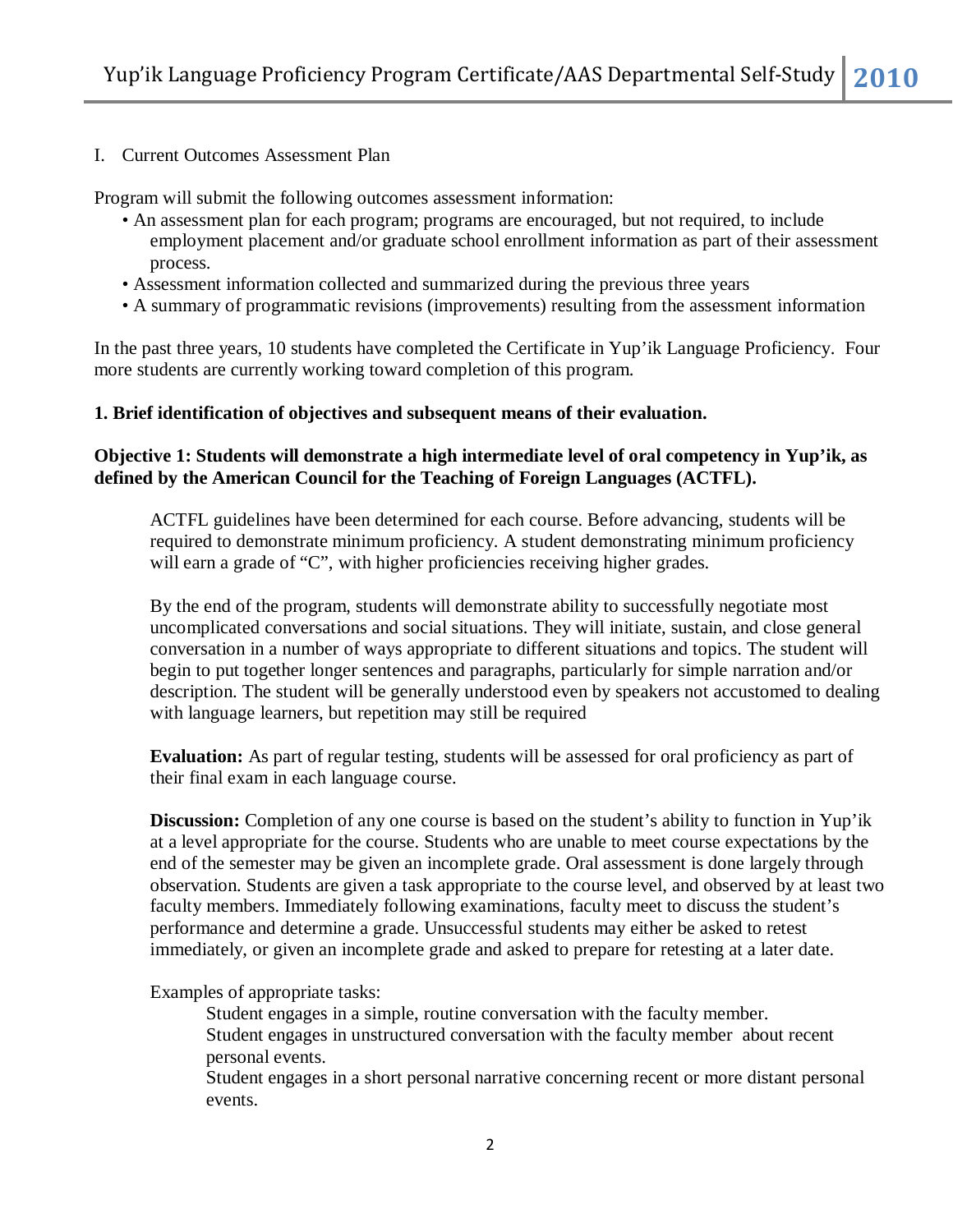Student engages in an interview with community member (non-faculty).

# **Objective 2: Students will demonstrate an advanced level of aural competency in Yup'ik, as defined by the American Council for the Teaching of Foreign Languages (ACTFL).**

ACTFL guidelines have been determined for each course. Before advancing, students will be required to demonstrate minimum proficiency. A student demonstrating minimum proficiency will earn a grade of "C", with higher proficiencies receiving higher grades.

By the end of the program, students will demonstrate their ability to understand main ideas and most details in conversations, stories, and speeches on a large number of topics beyond the immediate situation. Understanding will be uneven due to a variety of linguistic (vocabulary, grammar) and extralinguistic (personal knowledge of the topic, illness/tiredness, etc.) factors. The student may have trouble following longer stories, especially when dealing with events occurring at different times and places.

**Evaluation:** As part of regular testing, students will be assessed for aural proficiency as part of their final exam in each language course.

**Discussion:** Completion of any one course is based on the student's ability to function in Yup'ik at a level appropriate for the course. Students who are unable to meet course expectations by the end of the semester may be given an incomplete grade. Aural assessment is done largely through observation. Students are given a task appropriate to the course level, and observed by at least two faculty members. Immediately following examinations, faculty meet to discuss the student's performance and determine a grade. Unsuccessful students may either be asked to retest immediately, or given an incomplete grade and asked to prepare for retesting at a later date.

Examples of appropriate tasks:

Student follows basic commands and instructions from a faculty member. Student locates an unfamiliar item in another room and completes a simple activity described by a faculty member.

Student completes a complex physical task (e.g., making a sewing kit) following instructions by a community member (non-faculty).

# **Objective 3: Students will demonstrate a basic command of Yup'ik grammar and orthography, as appropriate to an entry-level language student.**

Students will be required to take introductory courses in Yup'ik Grammar (ESK 130) and literacy (ESK 208 and 240). ACTFL reading and writing guidelines have been determined for these courses.

**Evaluation:** As part of regular testing, students will be assessed for reading and writing proficiency as well as their understanding of grammatical structure.